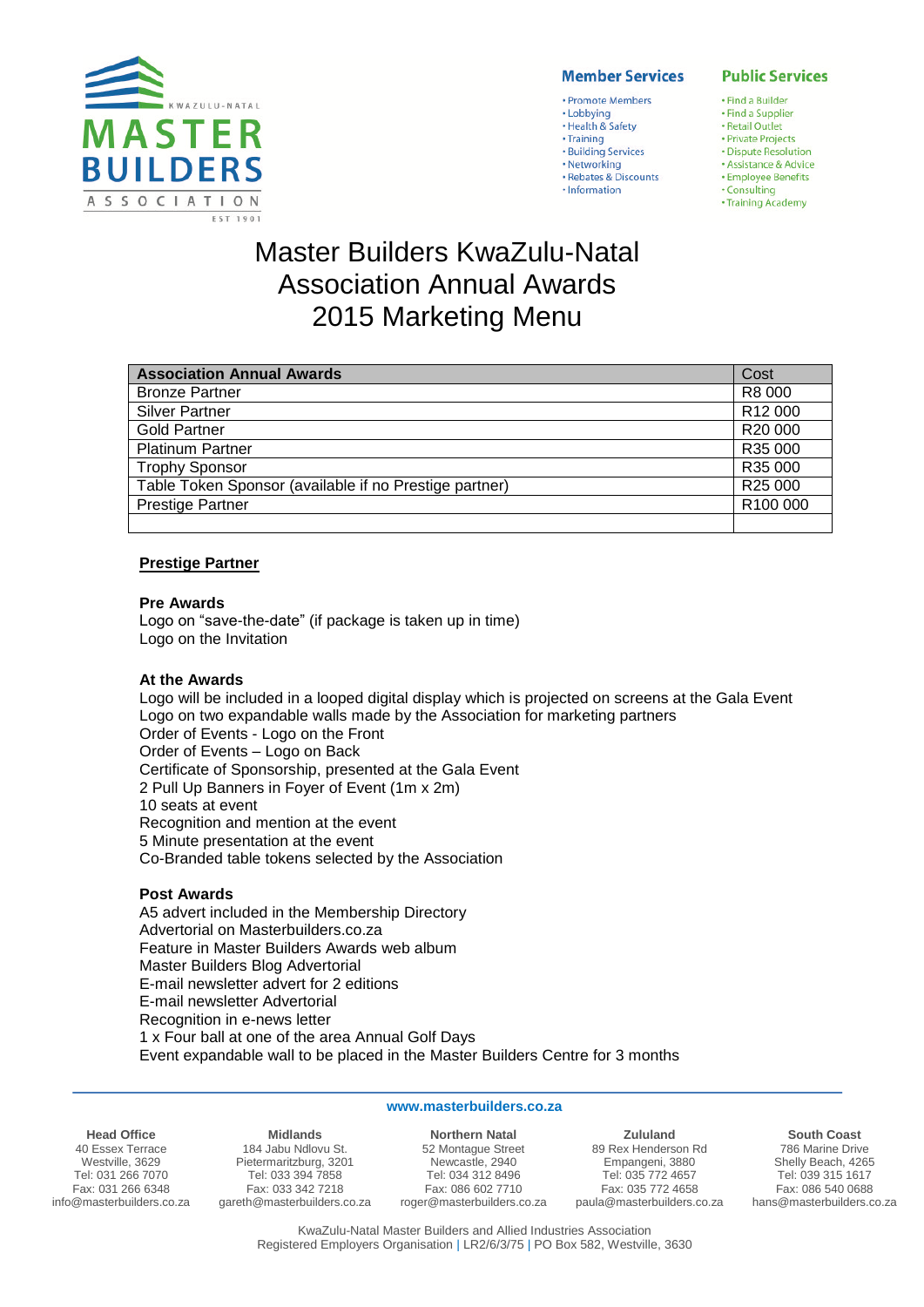# **Platinum Partner**

## **At the Awards**

Logo will be included in a looped digital display which is projected on screens at the Gala Event Logo on two expandable walls made by the Association for marketing partners 2 Minute Audio Visual Electronic Presentation profiling your Company Order of Events –Logo on Front Bottom Order of Events – Logo on Back 6 Seats allocated at event Recognition and Mention at the Function

#### **Post Awards**

Half page advert (A5) in 2015 Annual Membership Directory E-mail newsletter advert for 1 edition Logo will featured on Masterbuilders.co.za Event expandable wall to be placed in the Master Builders Centre for 3 months

# **Gold Partner**

# **At the Awards**

Logo will be included in a looped digital display which is projected on screens at the Gala Event Logo on two expandable walls made by the Association for marketing partners Order of Events – Logo on the Back 4 Seats allocated at event Recognition and Mention at the Function

### **Post Awards**

Recognition in e-news letter Logo will featured on Masterbuilders.co.za Event expandable wall to be placed in the Master Builders Centre for 3 months

# **Silver Partner**

#### **At the Awards**

Logo will be included in a looped digital display which is projected on screens at the Gala Event Logo on two expandable walls made by the Association for marketing partners Order of Events – Logo on the Back 2 Seats allocated at event Recognition and Mention at the Function

#### **Post Awards**

Recognition in e-news letter Logo will feature on Masterbuilders.co.za Event expandable wall to be placed in the Master Builders Centre for 3 months

# **Bronze Partner**

#### **At the Awards**

Logo will be included in a looped digital display which is projected on screens at the Gala Event Order of Events – Logo on Back Recognition and Mention at the Function

# **Post Awards Evening**

Recognition in e-news letter Logo will featured on Masterbuilders.co.za